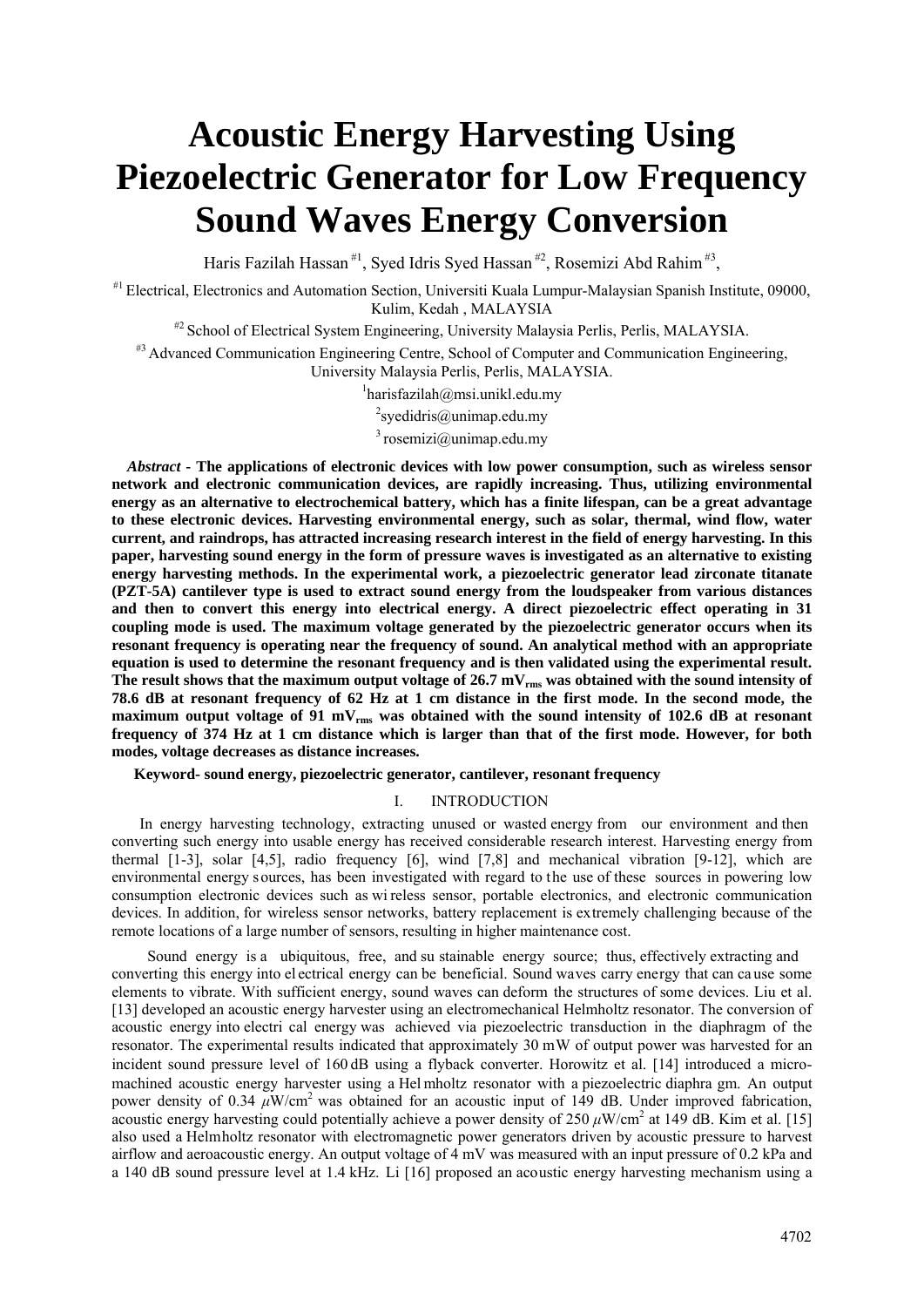quarter-wavelength straight-tube resonator with multiple piezoelectric beams. Polyvinylidene fluoride (PVDF) and lead zirconate titanate (PZT) beams were used to harvest acoustic energy at 146 Hz and 199 Hz. With the incident wave of 100 dB at  $f = 146$  Hz, the single PVDF beam near the tube inlet generated 0.105 V, which corresponds to 55.6 nW. For the PZT beam, the maximum output voltage and power were 1.433V and 0.193 mW at  $f = 199$  Hz, respectively.

Electromagnetic [17-19], electrostatic [20-22], and piezoelectric [23-25] gene rator types are commonly used to c onvert mechanical vibration int o electricity in e nergy harvesting applications. Among the three generators, piezoelectric generators offer great advantages, such as hi gher output voltage, higher efficiency, small size, and simple structure, compared to electrostatic and electromagnetic generators. **Table 1** summarizes the features of these three generators in terms of maximum energy density [11,12]. However, some limitations exist when a device is integrated into a micro system as well as in the material selection for piezoelectric.

| <b>Type</b>     | Energy<br>density<br>$(mJ cm^{-3})$ | Equation                       | <b>Assumptions</b>                |  |
|-----------------|-------------------------------------|--------------------------------|-----------------------------------|--|
| Piezoelectric   | 35.4                                | $(1/2)\sigma_{\rm v}^2 k^2/2c$ | PZT 5 H                           |  |
| Electromagnetic | 24.8                                | $(1/2)B^2/\mu_0$               | 0.25T                             |  |
| Electrostatic   |                                     | $(1/2)\varepsilon_0 E^2$       | $3 \times 10^7$ V m <sup>-1</sup> |  |

Table 1. Summary of the maximum energy of the three types of vibration transducers

#### II. PIEZOELECTRICITY

The piezoelectric effect was discovered by Pierre and Jacques Curie in 1880. They found that a number of materials, such as crystals and certain cera mic, can produce an electrical potential when mechanical stress is applied. The piezoelectric effect is classified into two types. The first is the direct piezoelectric effect in which a material tends to transform mechanical strain into electrical charge. In this condition, this material can act as a sensor. The second effect is called the converse effect wherein electrical potential is converted into mechanical strain and reacts as an actuator. In the field of energy harvesting, numerous researchers pay significant attention to the performance of piezoelectric materials in the conversion of mechanical vibration into electrical energy. PZT, PVDF and m acro-f ber composite (MFC) [26] are the piezoelectric materials commonly used for piezoelectric power generation. Piezoelectric generators typically work in two modes of operation called 33 mode as shown in **Fig. 1(a)** and 31 mode as shown in **Fig. 1(b).** In the 33 mode, force is applied in the same direction as the poling direction, such as the compression of a piezoelectric material. In the 31 mode, lateral force is applied in the direction perpendicular to the poling direction. The 31 mode is the most commonly used coupling mode although it has a lower coupling coefficient than the 33 mode [27]. A piezoelectric cantilever structure usually operates in the 31 mode because the lateral stress on the beam surface is easily coupled to the piezoelectric materials deposited on the beam.



Fig. 1. Piezoelectric generator in (a) 33 mode and (b) 31 mode

The constitutive equations used to describe the mechanical and electrical behaviors of piezoelectric material under direct and converse piezoelectric effects are as follows:

$$
\{S\} = [S^{E}]\{T\} + [d]^{t}\{E\}
$$
 (1)

$$
\{D\} = [d]\{T\} + [\epsilon^T]\{E\}
$$
 (2)

where  $\{S\}$  is the strain vector,  $\{T\}$  is the stress vector,  $\{D\}$  is the electrical displace ment vector,  $\{E\}$  is the electric field vector,  $[s^E]$  is the matrix of elastic coefficient at constant electric field strength,  $[d]$ <sup>t</sup> is the matrix of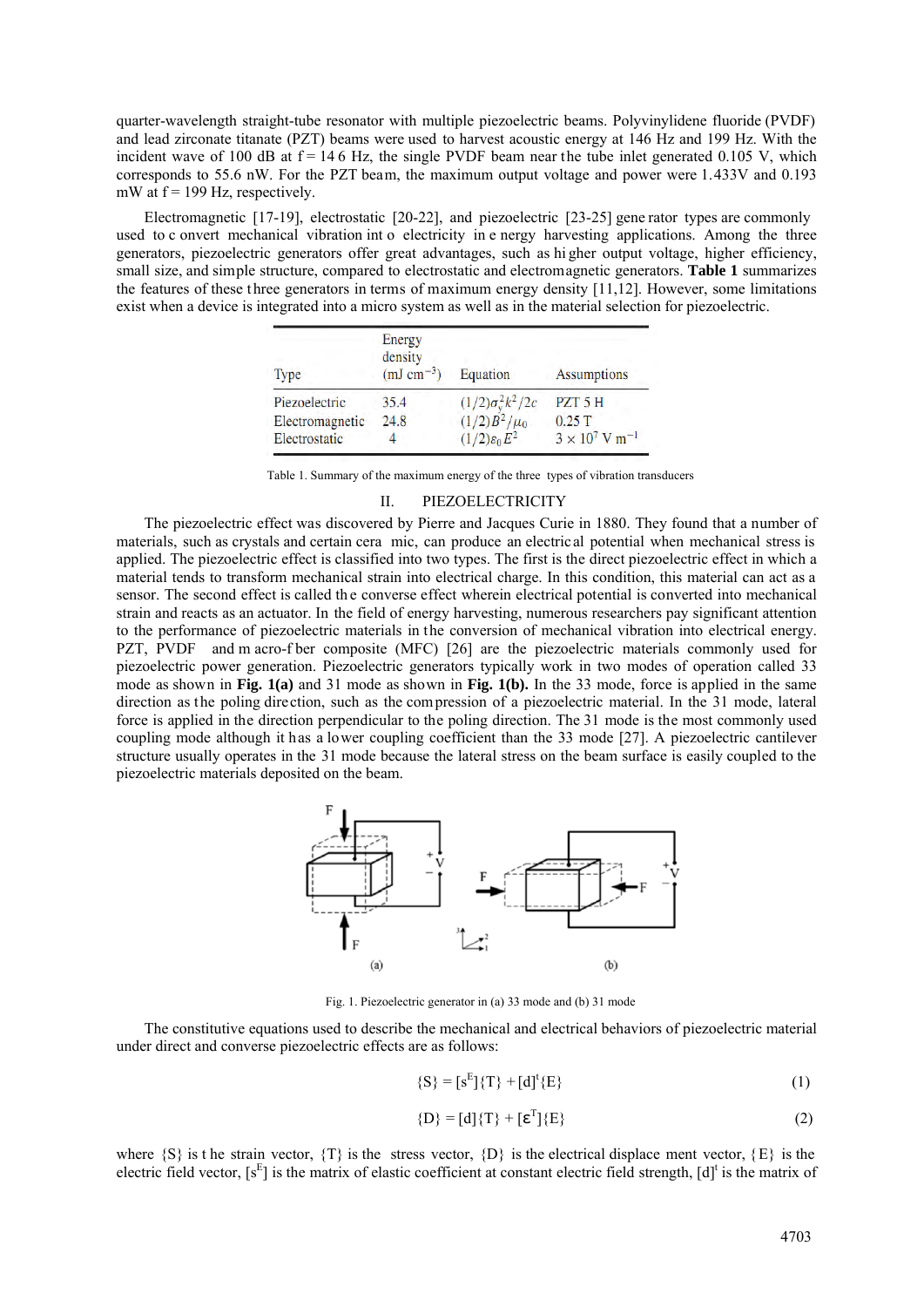piezoelectric strain coefficient, and  $[\epsilon^T]$  is the dielectric constant matrix evaluated at constant stress. Note that these equations represent two mechanical and two electrical variables.

#### III. ANALYSIS OF RESONANT FREQUENCY OF PIEZOELECTIC CANTILEVER TYPE

The resonant frequency is the main parameter affecting the efficiency of a p iezoelectric cantilever in converting mechanical energy into electrical energy. Maxim um output po wer is achieved when the resonant frequency of the piezoelectric cantilever matches the environmental vibration frequency. The basic equation for resonant frequency is shown below [28, 29]:

$$
f_r = \frac{\omega}{2\pi} = \frac{1}{2\pi} \sqrt{\frac{K}{m_e}}
$$
 (3)

where  $f_r$  is the resonant frequency,  $\omega$  is the angular frequency, *K* is the spring constant at the tip of the cantilever, and  $m_e$  is the effective mass of the cantilever.

For a can tilever without proof mass, the resonant frequency equation is exp ressed in terms of bending modulus per unit width, and is expressed as [29, 30, 31]:

$$
f_n = \frac{v_n^2}{2\pi l^2} \sqrt{\frac{E_o}{m}}\tag{4}
$$

where  $f_n$  is the  $n_{th}$  mode resonant frequency,  $v_n$  the nth mode eigenvalue, *l* is a length of the cantilever and m is the mass per unit length of the cantilever beam.

For a bimorph laminated composite cantilever, *Eo*, which is the function of the Young's moduli of the two materials, is expressed as:

$$
E_o = \frac{2E_p t_p^3}{3} + E_p t_s t_p^2 + \frac{E_p t_s^2 t_p}{2} + \frac{t_s^3 E_s}{12}
$$
(5)

where *Ep* is the Young modulus of PZT, Es is the Young modulus of brass, and *tp* and *ts* are the thicknesses of PZT and brass, respectively.

The mass per unit area *m* is calculated from the thicknesses and densities,  $\rho$ <sub>*ρ*</sub> and  $\rho$ <sub>*s*</sub>, of the two materials, and is given by:

$$
m = 2\rho_p t_p + \rho_s t_s \tag{6}
$$

### IV. EXPERIMENTAL SETUP

 Most previous studies focused on harvesting acoustic energy in a range of kHz to MHz. However, sound waves, which exist in a l ower frequency level, can be used if the technique to conv ert sound energy into electricity is developed. Therefore, investigating the mechanism behind sound wave energy harvesting is necessary to harvest low frequency sound energy.

A sound wave converter extracts sound wave energy from the loudspeaker and converts it into electricity. In this study, PZT 5A piezoelectric bimorph cantilever, shown in **Fig. 2,** is used as a sound wave energy converter. PZT 5A type can generate the highest output power among all types of converters, including PZT-5H and PVDH [32]. As shown in **Fig. 3**, the PZT 5A bimorph cantilever is placed under the loudspeaker to harvest sound energy from the loudspeaker. The function generator is used to generate the sound frequency and its amplitude from the speaker. When the generated sound wave from the motion of the diaphragm in the loudspeaker is ap plied to the piezoelectric cantilever, a pressure wave is produced that hits the piezoelectric cantilever. Sufficient energy from this generated sound can deform the piezoelectric cantilever and can generate electricity. This electricity, which is in the form of voltage signal, is measured using an oscilloscope.

 To verify the resonant frequency of the piezoelectric cantilever, the frequency of the sound wave used is increased gradually from 50Hz to 70Hz for the first mode, and from 360Hz to 390 Hz for the second mode. During resonance, the maximum conversion produces the highest voltage as a result of the piezoelectric effect. In the succeeding experiment, the effect of the distan ce between the sound source and the piezoelectri c during resonance is investigated.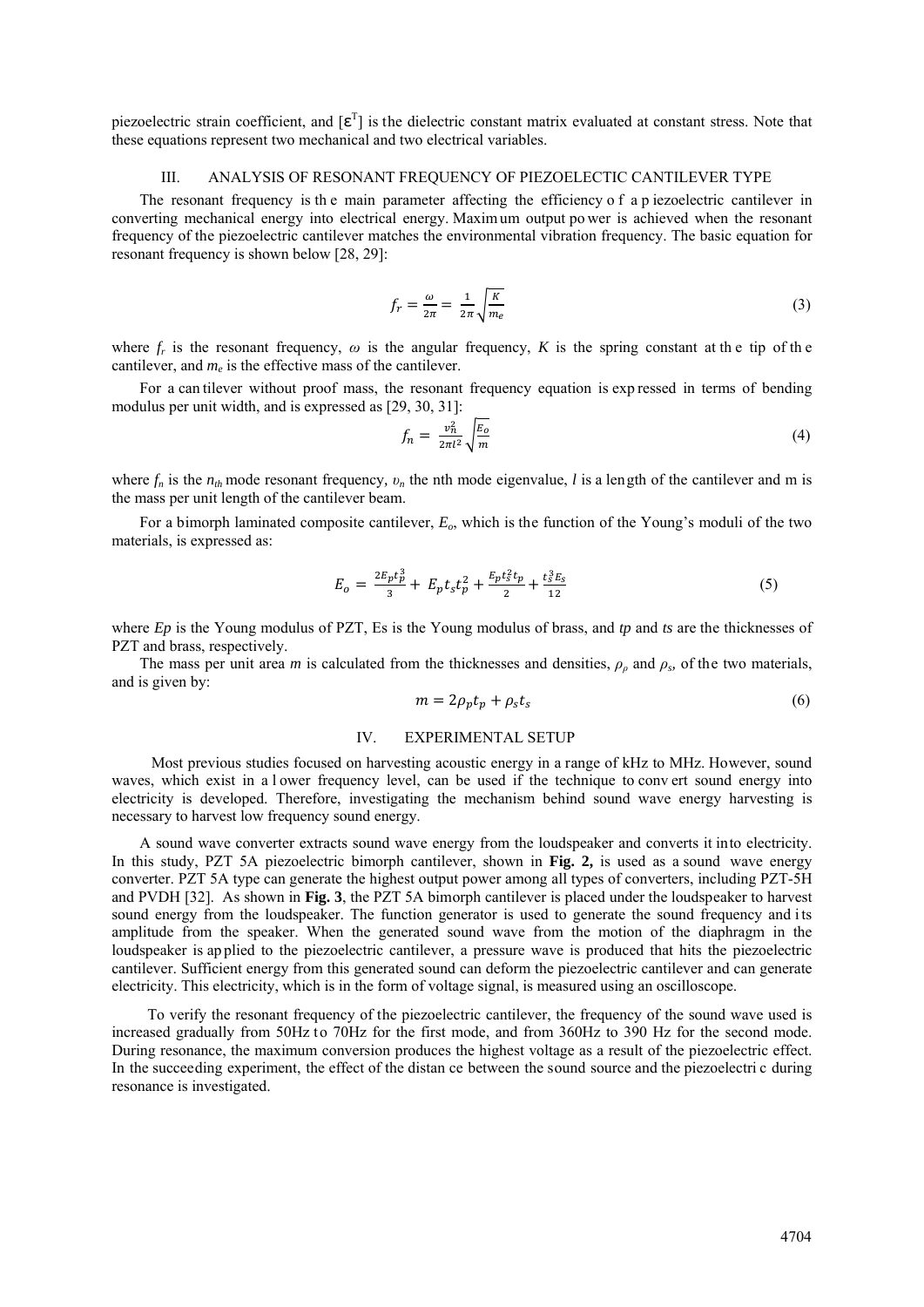

Fig. 2. PZT 5A bimorph cantilever



Fig. 3. Schematic of the experimental setup

## V. RESULT AND DISCUSSION

Maximum efficiency in converting vi bration energy to elect rical energy is achieved whe n the res onant frequency of PZT 5A matches the sound frequency. The resonant frequency of the two modes under various distances of the PZT 5A is thus determined using an analytical method with Equations (4),(5), and (6).

| <b>Distance</b> | <b>Resonant Frequency (Hz)</b> |                     | <b>Sound Intensity</b> | <b>Output Voltage</b> |  |
|-----------------|--------------------------------|---------------------|------------------------|-----------------------|--|
| (cm)            | <b>Analytical</b>              | <b>Experimental</b> | (dB)                   | $(mV_{rms})$          |  |
|                 | 55.1                           | 62                  | 78.6                   | 26.7                  |  |
|                 | 55.1                           | 62                  | 75.6                   | 13.3                  |  |
|                 | 55.1                           | 69                  | 74.0                   |                       |  |

Table 2. Resonant frequency in the first mode

In this section, the resonant frequencies obtained from the analytical method are 55.1 Hz and 369 Hz in the first and second modes, respectively. In the first mode, as shown in **Table 2**, the resonant frequencies obtained are 62 Hz, 62 Hz, and 69 Hz at 1, 3, an d 5 cm, respectively. In the second mode, as shown in **Table 3**, the resonant frequencies occur at 374, 375, and 376 Hz at 1, 3, and 5 cm, respectively, which are close to the frequencies obtained using the analytical method for both modes.

| <b>Distance</b><br>(cm) | <b>Resonant Frequency (Hz)</b> |                     | <b>Sound Intensity</b> | <b>Output Voltage</b> |  |
|-------------------------|--------------------------------|---------------------|------------------------|-----------------------|--|
|                         | <b>Analytical</b>              | <b>Experimental</b> | (dB)                   | $(mV_{rms})$          |  |
|                         | 369                            | 374                 | 202.6                  | 91.0                  |  |
| 3                       | 369                            | 375                 | 99.6                   | 55.7                  |  |
|                         | 369                            | 376                 | 95.6                   | 30.0                  |  |

|  |  | Table 3. Resonant frequency in the second mode |  |  |  |
|--|--|------------------------------------------------|--|--|--|
|--|--|------------------------------------------------|--|--|--|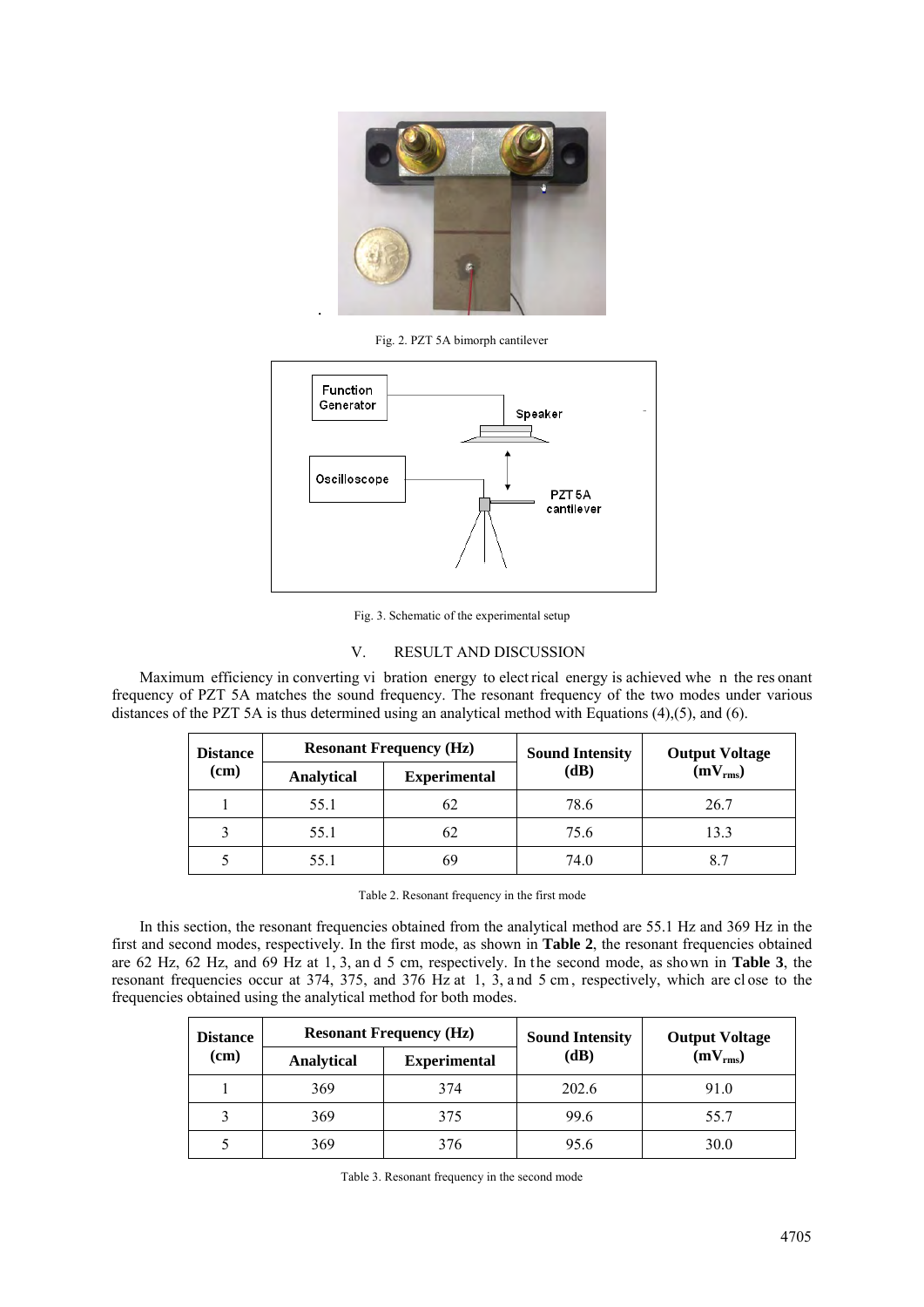Sound intensity is measured at different distances, and the results are 78.6 dB at 1cm, 75.6 dB at 3 cm, and 74 dB at 5 cm in the first mode. In the second mode, the sound intensities obtained are 102.6 dB at 1cm, 99.6 dB at 3 cm, and 95.6 dB at 5 cm. These results show that when the piezoelectric cantilever is placed near the sound source, the pressure gradient of the sound wave is at maximum; thus, for both modes, sound intensity increases as the distance decreases.

In case of voltage, the output voltage obtained from the experiment shows that at the resonant frequency of each state, 26.7 mV rms at 1cm, 13.3 mV rms at 3 cm, and 8.7 mV rms at 5 cm are produced in the first mode, as shown in **Fig. 4**. **Fig. 5** shows that in the second mode, the voltages produced are 91 mV rms at 1cm, 55.7 mV at 3 cm, and 30 mV at 5cm, which are higher than those produced in the first mode. When the piezoelectric cantilever is placed near the speaker, the pressure gradient and frequency of the sound wave are hi gher; thus, a considerable amount of energy is applied to increase the deformation of the piezoelectric cantilever. As a result, maximum voltage is produced by the piezoelectric.



Fig. 4. Relationship between frequency and output voltage in the first mode



Fig. 5. Relationship between frequency and output voltage in the second mode

## VI. CONCLUSION

In this study, a novel sound wave energy harvesting mechanism using a PZT 5A bimorph cantilever and the sound wave generated by a loudspeaker is proposed. Sound intensity is an important parameter to effectively extract and convert energy using a piezoelectric cantilever. At resonant frequency, compared to the first mode, the second mode has more energy carried by the sound waves, particularly at the nearest distance, as well as has higher frequency, which deforms the piezoelectric cantilever and increases voltage production. Moreover, results show that less voltage is produced as distance increases. This study therefore shows that the proposed